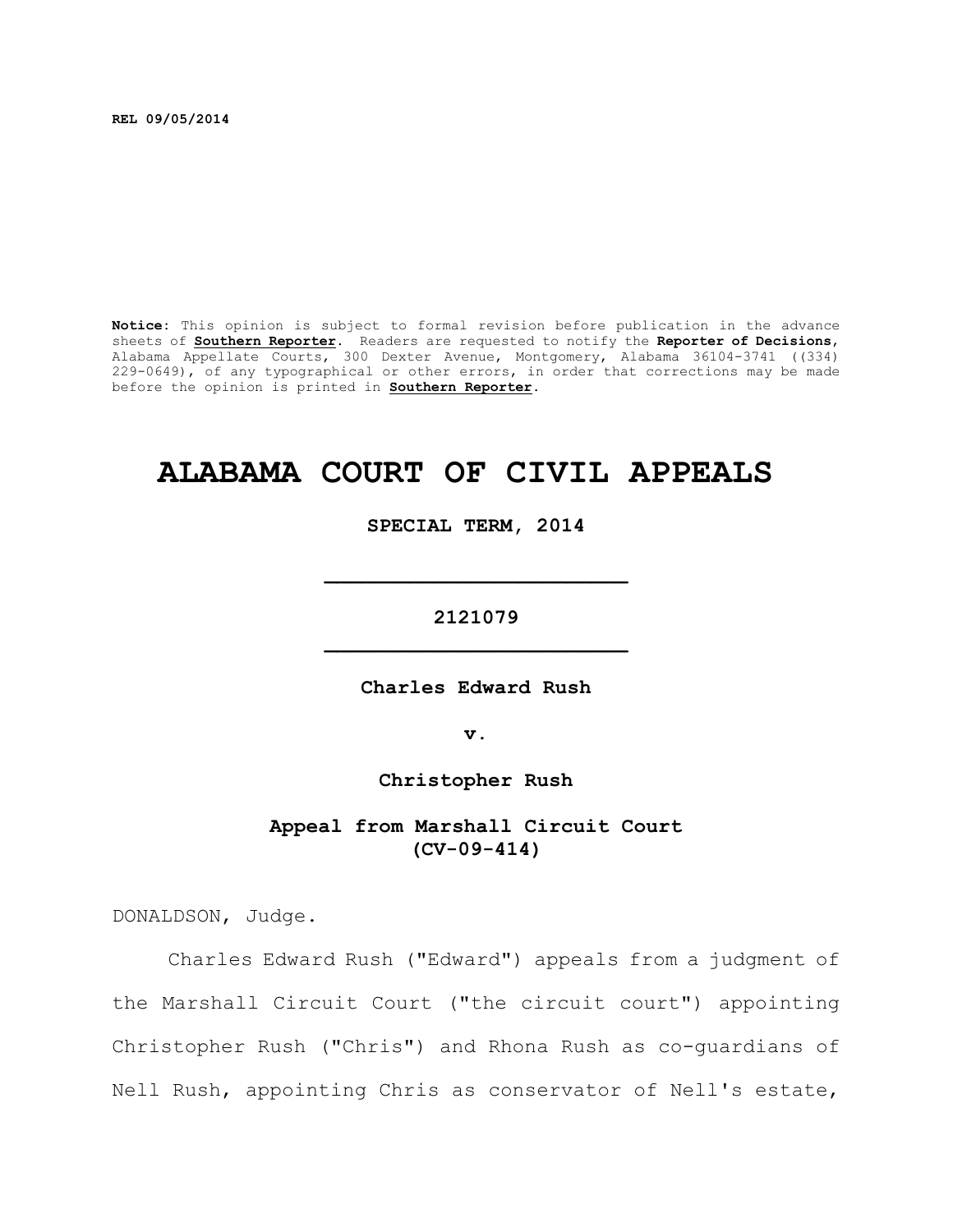and denying all relief requested by Edward.<sup>1</sup> The case was purportedly removed to the circuit court from the Marshall Probate Court ("the probate court"); however, the removal was not accomplished in accordance with § 26-2-2, Ala. Code 1975, and, thus, the circuit court did not acquire subject-matter jurisdiction to enter the judgment. Therefore, we dismiss the appeal.

## Facts and Procedural History

Only a brief recitation of the facts and procedural history is necessary. Nell is Edward's mother and Chris's wife. On October 13, 2008, Edward petitioned the probate court to be appointed as guardian and conservator for Nell. On October 14, 2008, the probate court entered an order stating, in part:

"After consideration of the premises and of the pleadings presented to this Court, the Court finds that Nell N. Rush may be an incapacitated person within the meaning of the Uniform Guardianship and Protective Proceedings Act and that a temporary Guardian and Conservator of her estate should be appointed. It is therefore

"ORDERED, ADJUDGED AND DECREED that:

 $1$ In his notice of appeal, Edward named only Chris as an appellee. Rhona is not a party to this appeal.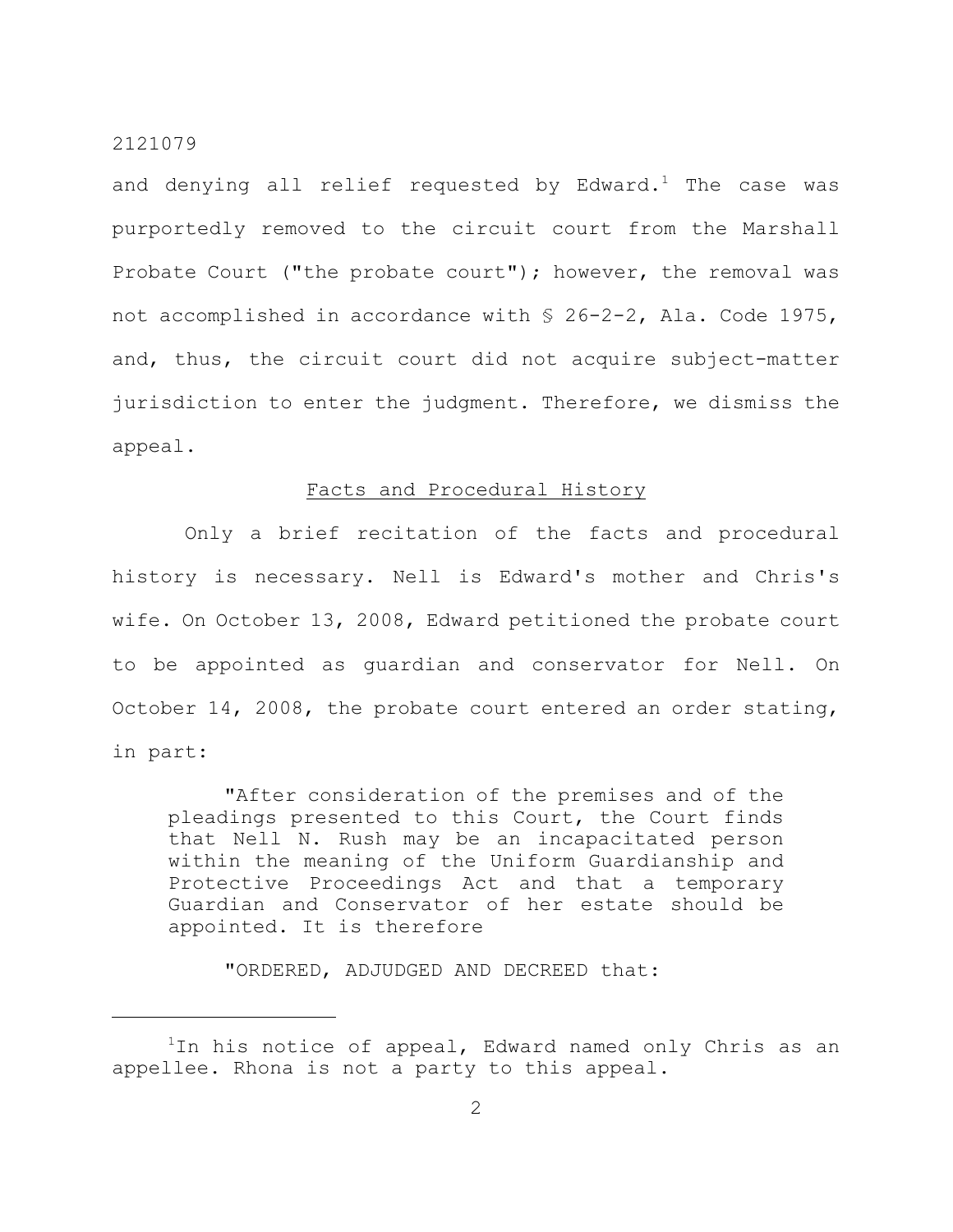"1. The Petition filed herein, as it pertains to a temporary order, is hereby granted and Charles Edward Rush is hereby appointed Temporary Guardian and Conservator over the estate of Nell N. Rush. Temporary Letters of Guardianship and Conservatorship shall be immediately issued to the said Charles Edward Rush upon filing a \$300,000  $bond.<sup>2</sup>$ 

"2. The Temporary Guardian and Conservator shall have all the powers and duties conferred under § 26- 2A-152 and -153 and § 26-2A-108 of the Code of Alabama, 1975.

"3. All other petitions, requests and outstanding matters are hereby reserved and shall be ruled upon by the Court at the final hearing."

There is no indication in the record that Edward posted the \$300,000 bond required by the October 14, 2008, order, and no letters of guardianship or conservatorship were issued to him.

On October 17, 2008, the probate court entered an order setting a final hearing date on the petition, appointing a court representative and a guardian ad litem to represent Nell, and ordering that Nell undergo a medical examination. On January 12, 2009, Edward amended his petition to request the appointment of his wife, Patti Rush, as guardian of Nell and

<sup>&</sup>lt;sup>2</sup>The words "upon filing a \$300,000 bond" were handwritten and initialed while the remaining portion of the order was in type.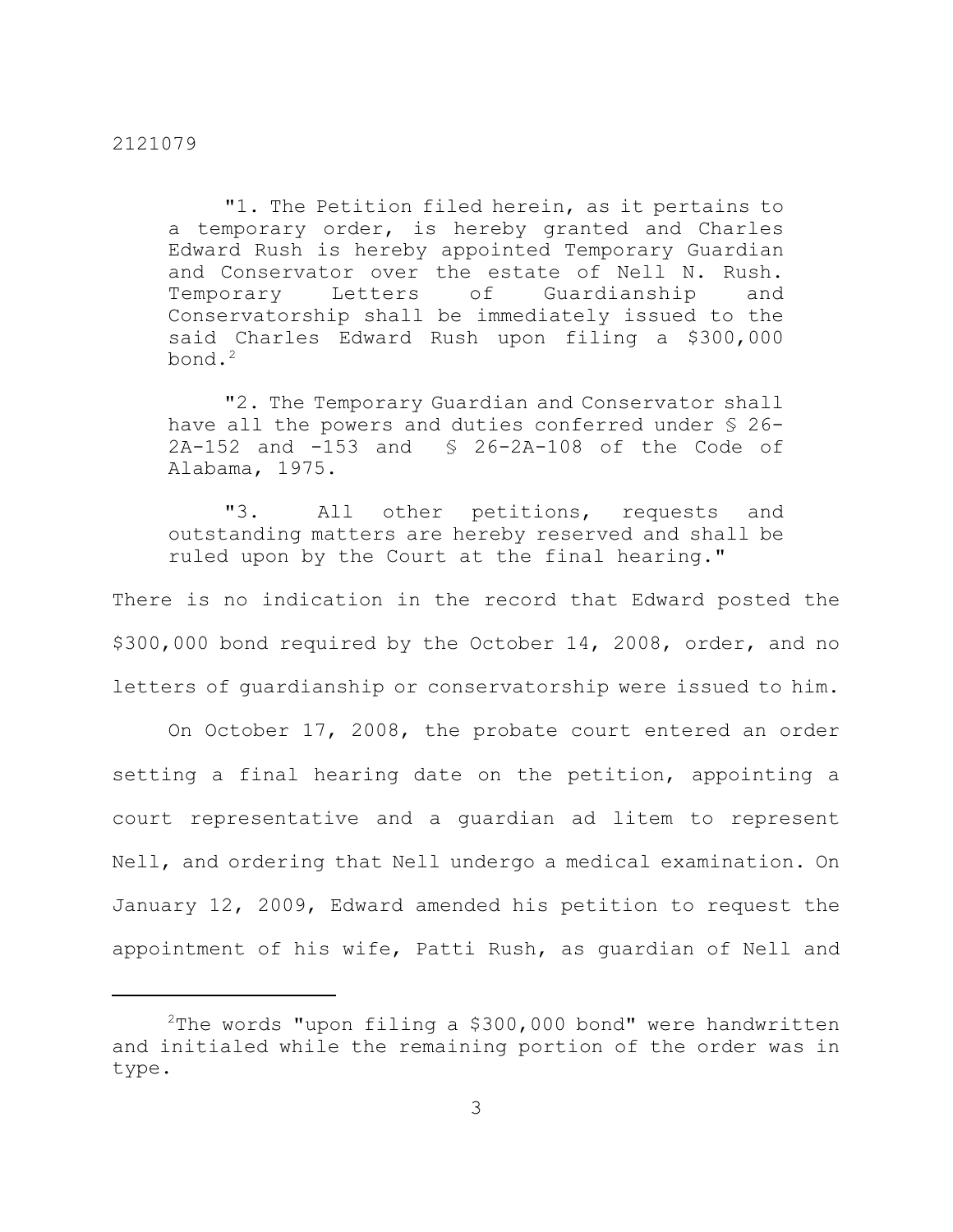to request the appointment of the county conservator, David Roadtruck, as the conservator of Nell's estate. On January 20, 2009, Chris filed a counterpetition requesting that he be appointed as guardian and conservator for Nell or, in the alternative, requesting that the probate court appoint Wendell Rush, another son of Nell's and Chris's, as Nell's guardian and conservator. Wendell died during the pendency of this case and is survived by his wife, Rhona.

On November 16, 2009,<sup>3</sup> the parties filed a joint petition in the circuit court seeking to remove the case from the probate court; that petition stated:

"Come now Petitioners Edward Rush and Patti Rush, through their attorney, Norma McCord and Petitioners Chris Rush and Wendell Rush through their attorney, Dave Beuoy, and with the consent and knowledge of the Guardian ad litem and Court Representative, pursuant to § 26-2-2, Code of Alabama, 1975, and move and petition this Honorable Court for an Order removing the pending action for guardianship and conservatorship for Nell N. Rush, from the Probate Court of Marshall County to the Circuit Court of Marshall County because such guardianship and conservatorship can be better administered in the Circuit Court than in the Probate Court."

 $3$ The petition was initially filed in the circuit court on March 10, 2009; however, the filing fee was not paid until November 16, 2009.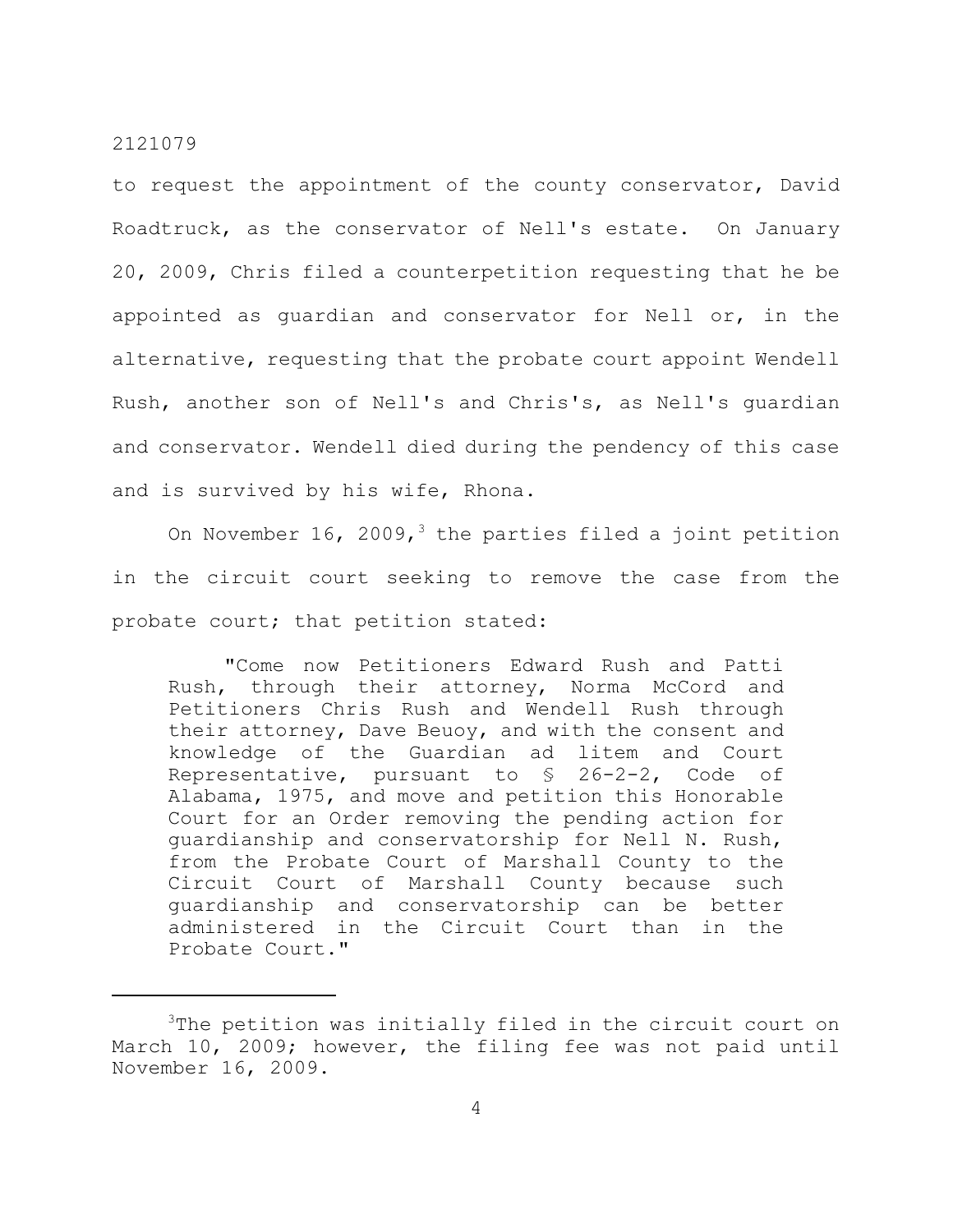The allegations of the removal petition were not sworn, and the petition was signed only by the attorneys representing the parties in the probate court. On November 18, 2009, the circuit court entered an order purporting to remove the case from the probate court to the circuit court. At the time the joint petition to remove was filed and the order of removal was entered, the probate court had not issued letters of guardianship or conservatorship to anyone.

On October 4, 2010, the circuit court entered an order of protection over Nell's assets. The order also authorized the parties' attorneys to obtain and disclose information regarding Nell and her assets and appointed a physician to examine Nell. On May 1, 2013, the circuit court held a final hearing in which it received ore tenus evidence from the parties. On May 22, 2013, the circuit court entered a judgment finding Nell to be an incapacitated person, appointing Chris and Rhona as co-guardians of Nell, and appointing Chris as conservator of Nell's estate. The judgment ordered Edward to "return all jewelry, appraisals or other things of value in his possession or control, belonging to Nell N. Rush or Chris Rush to Chris Rush within 10 days from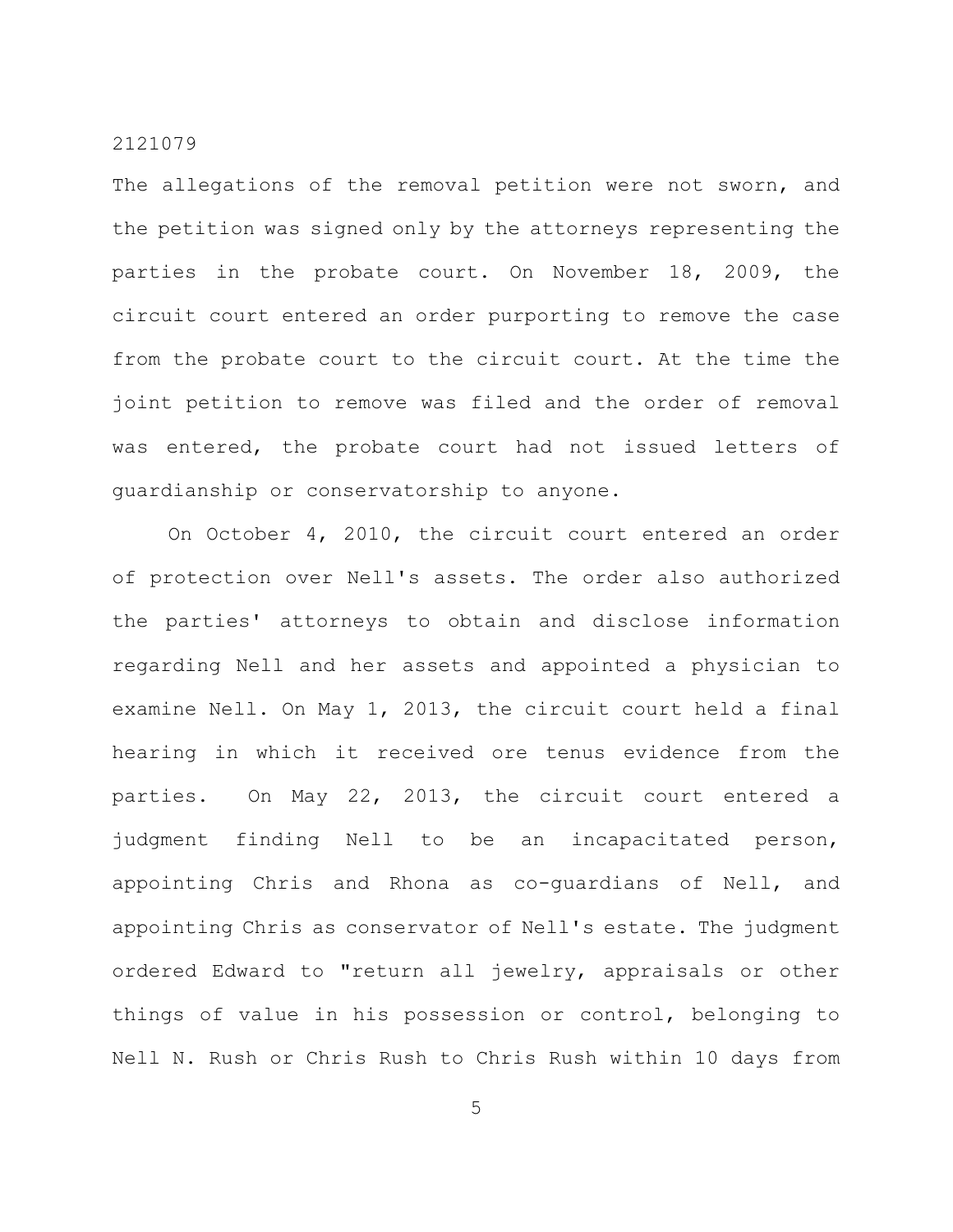the date of this Order." The judgment provided that Edward could have visitation with Nell "at any appropriate time, but not in the presence of Chris Rush." The circuit court expressly denied "all other relief requested and not herein granted."

On June 2, 2013, Edward and Nell's guardian ad litem filed a joint motion to alter or amend the terms of Edward's visitation with Nell as contained in the May 22, 2013, judgment. On June 4, 2013, Edward filed a motion requesting that the circuit court vacate the provision in the May 22, 2013, judgment ordering Edward to return anything in his possession that belonged to Nell or Chris. On July 9, 2013, the circuit court granted the June 2, 2013, postjudgment motion filed by Edward and Nell's guardian ad litem and entered an order altering Edward's visitation with Nell. The July 9, 2013, order did not address Edward's June 4, 2013, motion, and the circuit court never ruled on the June 4, 2013, motion.

On September 24, 2013, Edward filed a notice of appeal to this court. This court transferred the appeal to the Alabama Supreme Court on jurisdictional grounds. The supreme court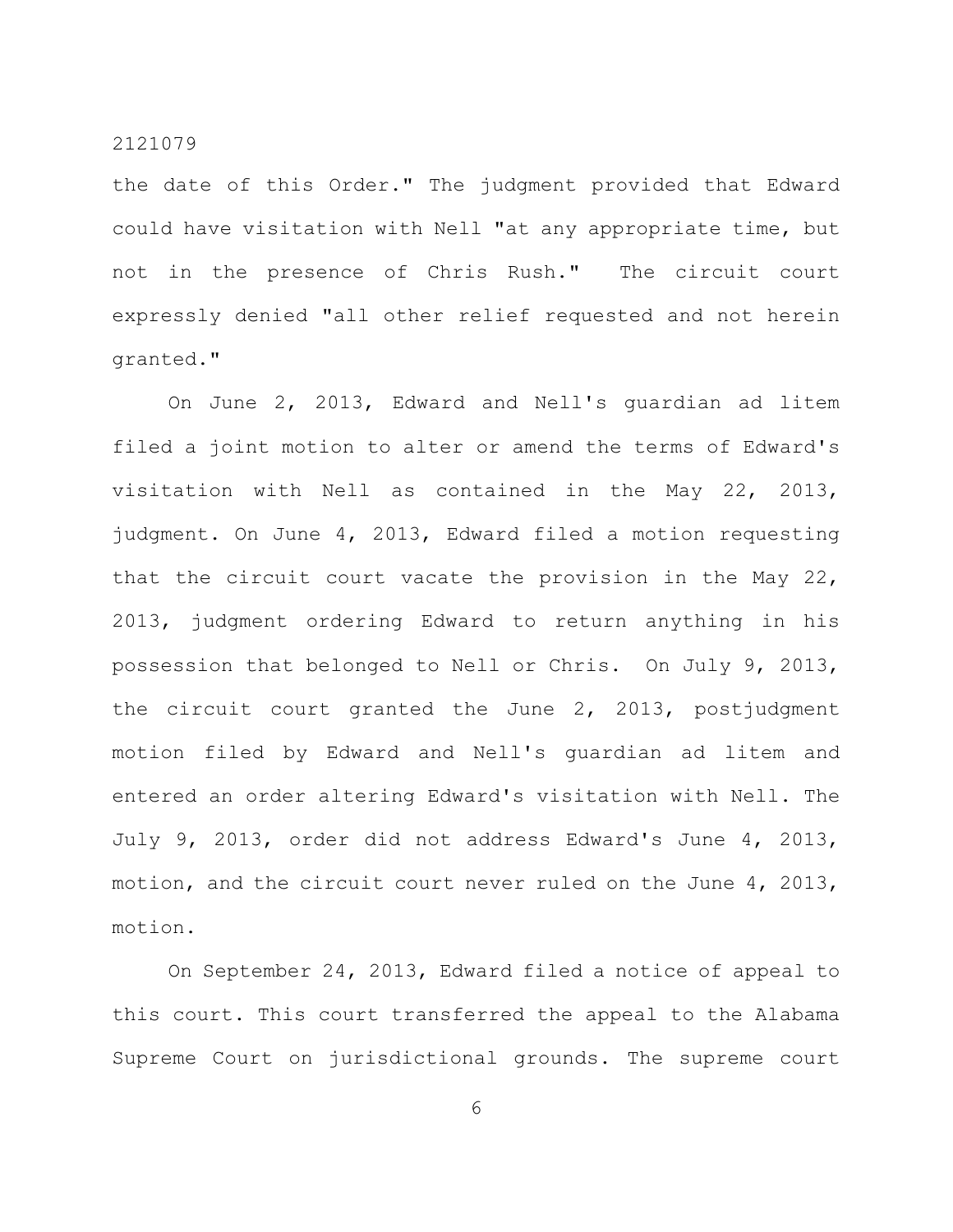then transferred the appeal to this court, pursuant to Ala. Code 1975, § 12-2-7(6).

## Discussion

## A. Timeliness of Appeal

Chris contends that this court does not have jurisdiction because, he asserts, Edward's appeal was untimely. "The timely filing of the notice of appeal is a jurisdictional act." Rudd v. Rudd, 467 So. 2d 964, 965 (Ala. Civ. App. 1985). "An appeal shall be dismissed if the notice of appeal was not timely filed to invoke the jurisdiction of the appellate court." Rule 2(a)(1), Ala. R. App. P.

Pursuant to Rule 59, Ala. R. Civ. P., a postjudgment motion filed within 30 days of the entry of a judgment suspends the time for filing a notice of appeal from the judgment until 42 days from the date the postjudgment motion is ruled upon or denied either expressly or by operation of law. Rule 4(a)(3), Ala. R. App. P. Edward filed two postjudgment motions to alter, amend, or vacate portions of the May 22, 2013, judgment: one on June 2, 2013, directed to visitation with Nell and a second motion on June 4, 2013, directed to the return of property to Nell and Chris. The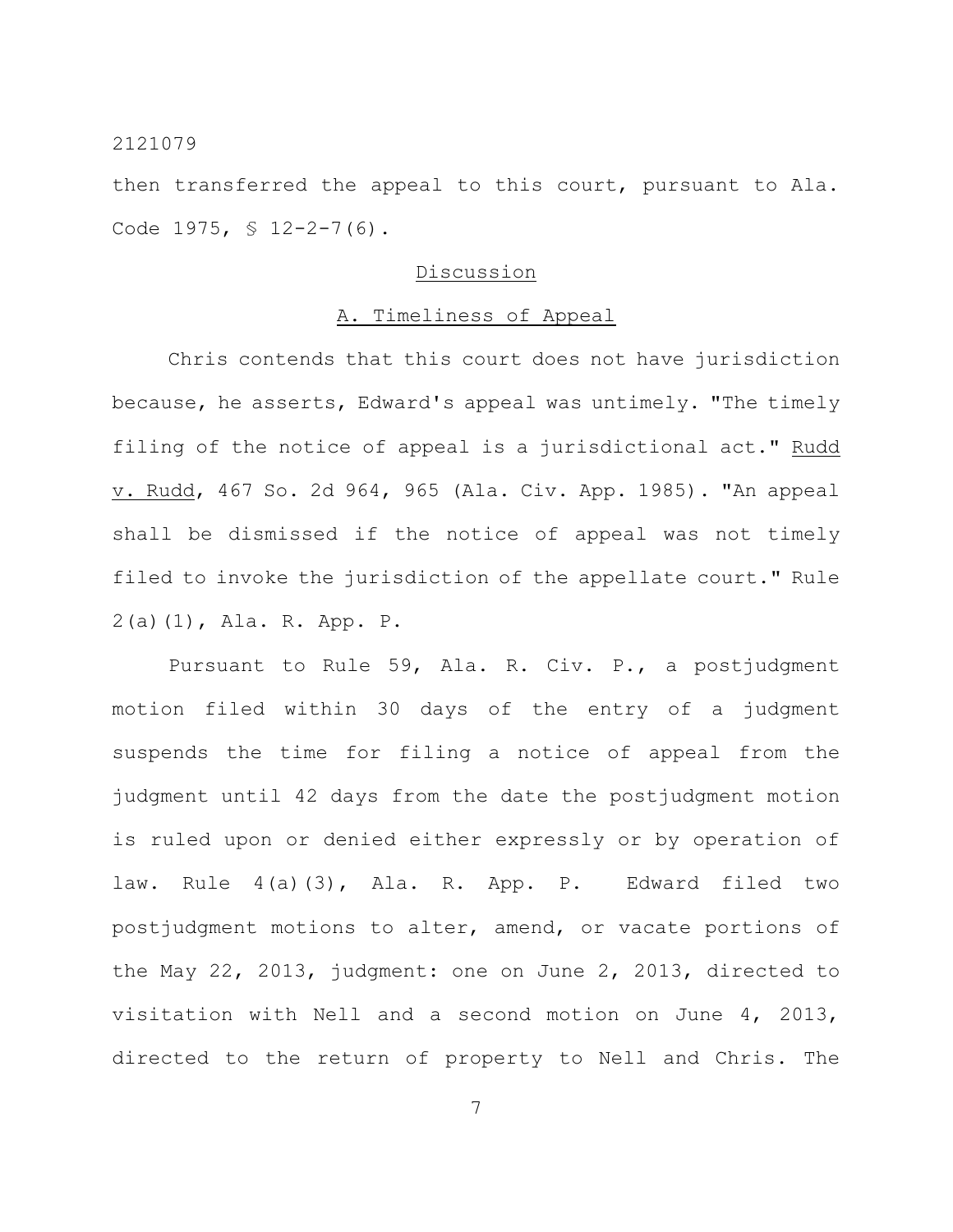circuit court granted Edward's June 2 motion but never ruled on Edward's June 4 motion. The June 4 motion was denied by operation of law on September 3, 2013, pursuant to Rule 59.1, Ala. R. Civ. P. $<sup>4</sup>$  Edward's September 24, 2013, notice of</sup> appeal was filed within 42 days after the June 4 motion was denied by operation of law, but beyond 42 days from the circuit court's entry of the July 9, 2013, order granting Edward's June 2 motion.

Chris argues that Edward filed successive postjudgment motions and, therefore, that the second postjudgment motion on June 4 did not toll the time for filing an appeal. In support, Chris cites Ex parte Dowling, 477 So. 2d 400 (Ala. 1985), and Washington v. Washington, 24 So. 3d 1126 (Ala. Civ. App. 2009), for the proposition that a successive postjudgment motion does not extend the time for filing a notice of appeal.

 $4$ Rule 59.1 provides that a postjudgment motion that is not ruled on by the court within 90 days is deemed denied at the expiration of the 90-day period. The 90th day following Edward's filing of his postjudgment motion on June 4, 2013, was Labor Day, Monday, September 2, 2013. Therefore, Edward's postjudgment motion was deemed denied on Tuesday, September 3, 2013. See First Alabama State Bank v. McGowan, 758 So. 2d 1116 (Ala. Civ. App. 2000), and Richburg v. Cromwell, 428 So. 2d 621 (Ala. 1983); see also Williamson v. Fourth Ave. Supermarket, Inc., 12 So. 3d 1200, 1203-04 (Ala. 2009).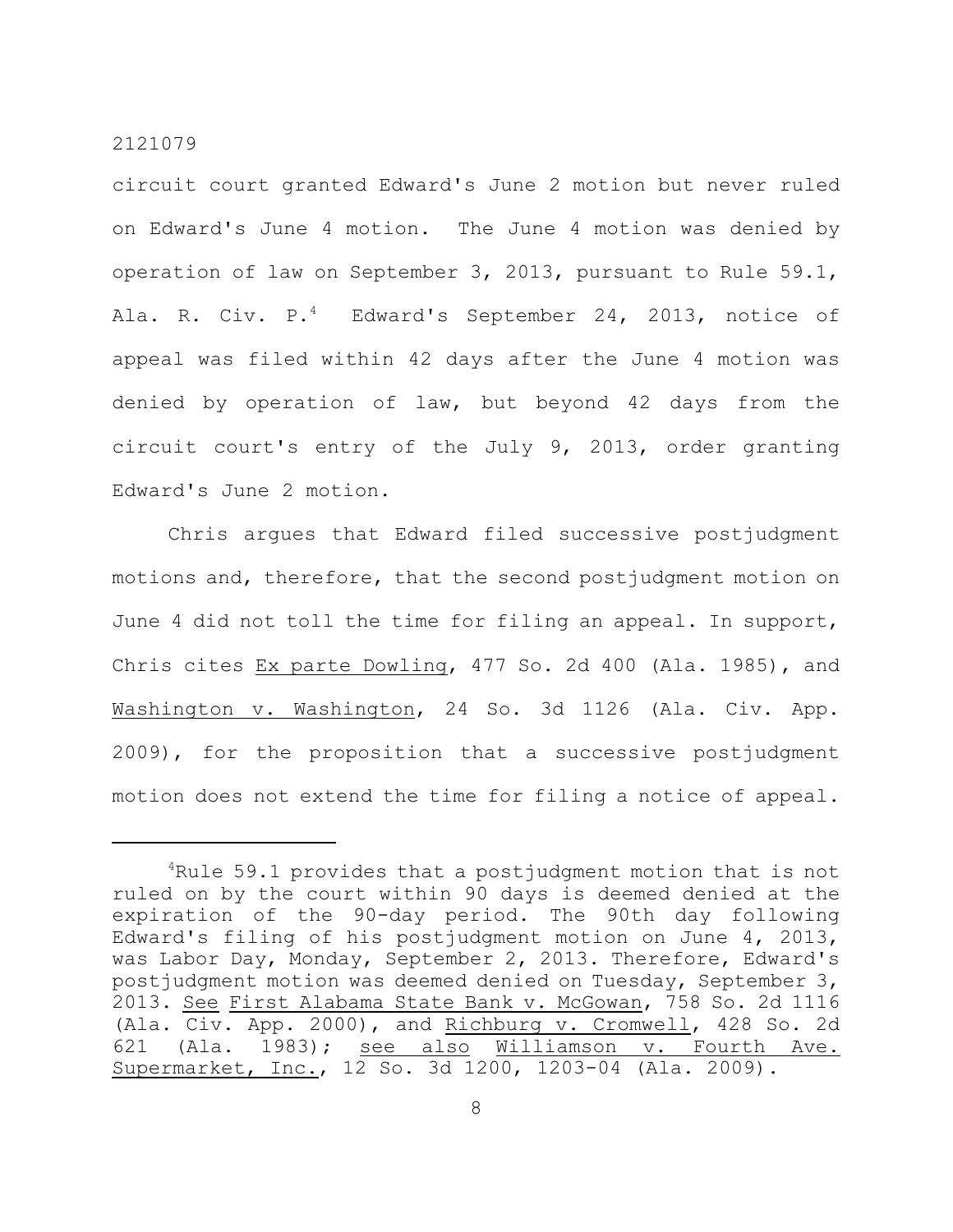In each of those cases, the second postjudgment motion was filed after the trial court had entered a ruling on the first postjudgment motion. "Our supreme court has explained ... that 'if a party has his own post-judgment motion denied, the review of that denial is by appeal. The rules do not provide for a "motion to reconsider" the denial of one's own postjudgment motion.'" Burgess v. Burgess, 99 So. 3d 1237, 1241 (Ala. Civ. App. 2012) (quoting Ex parte Mutual Sav. Life Ins. Co., 765 So. 2d 649, 651 (Ala. 1998)).

In Henderson v. Koveleski, 717 So. 2d 803 (Ala. Civ. App. 1998), this court discussed two different scenarios involving sequentially filed postjudgment motions. In one scenario, the father had filed postjudgment motions that the trial court denied. Afterwards, the father filed an additional postjudgment motion that this court held "effectively sought nothing more than review of the trial court's denial of the father's previous postjudgment motions." Id. at 806. As in Ex parte Dowling and Washington v. Washington, the latter postjudgment motion did not toll the time for filing an appeal. This court also discussed another scenario that occurred earlier in the case. After the trial court entered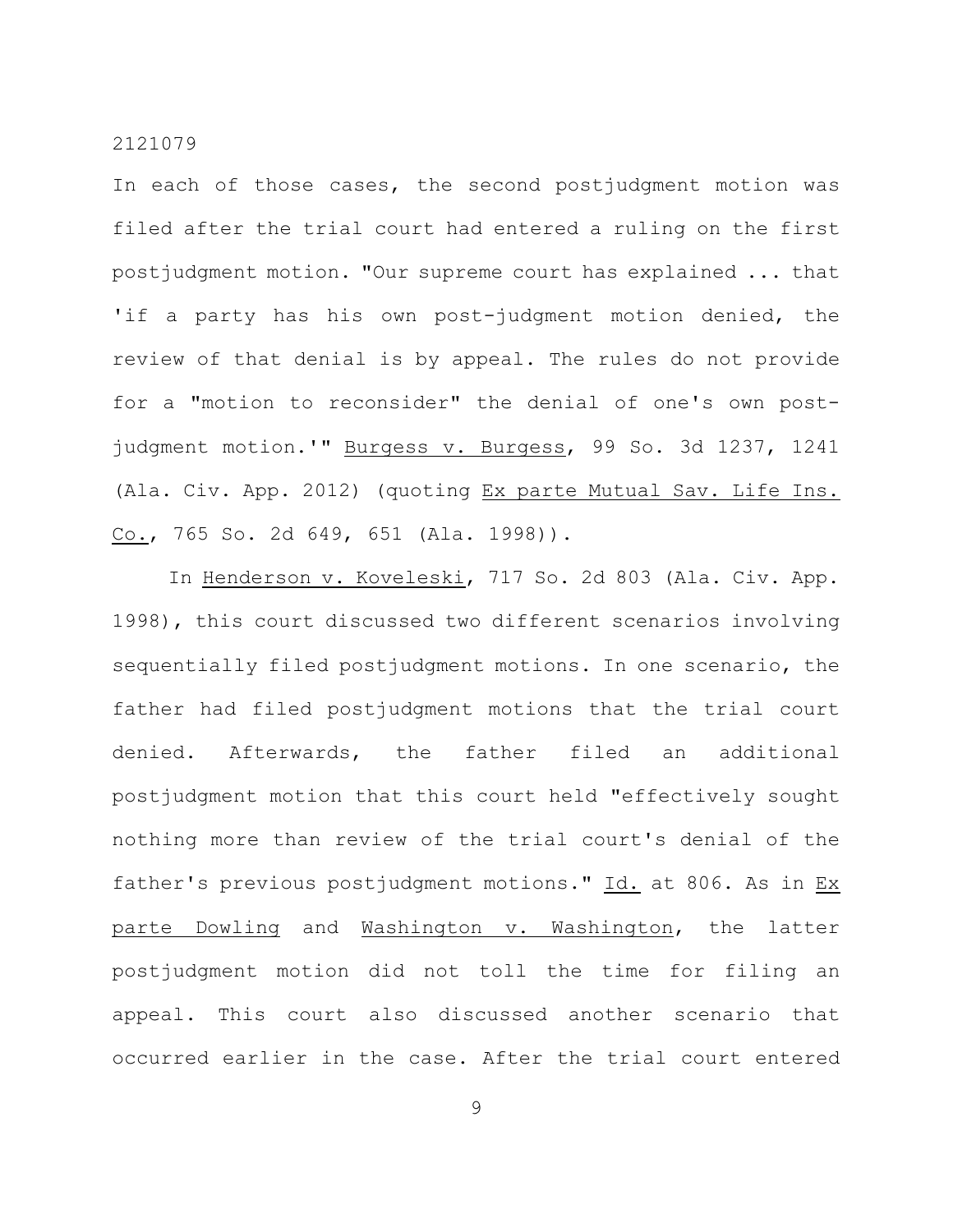its judgment, the father initially filed two postjudgment motions on the same day "challenging different aspects of that judgment and requesting that the trial court revise its judgment." Henderson, 717 So. 2d at 805. The trial court denied the first motion, which had been directed toward one ruling within the judgment, but the trial court did not rule on the second motion challenging another ruling within the judgment. Regarding the second motion in that scenario, this court held that the father "continued to have a viable postjudgment motion pursuant to Rule 59, Ala. R. Civ. P., "and that "the 90–day period set forth in Rule 59.1, Ala. R. Civ. P., continued to run." Id.

"Rule 59.1 has been held to apply separately to each distinct timely filed postjudgment motion so as to afford the trial court a full 90-day period to rule on each separate motion." Roden v. Roden, 937 So. 2d 83, 85 (Ala. Civ. App. 2006) (citing Spina v. Causey, 403 So. 2d 199, 201 (Ala. 1981)) (holding that Rule 59.1 did not apply to a second postjudgment motion that did not state different or additional grounds for amending the judgment or seek different relief so as to amount to a separate postjudgment motion). Accordingly,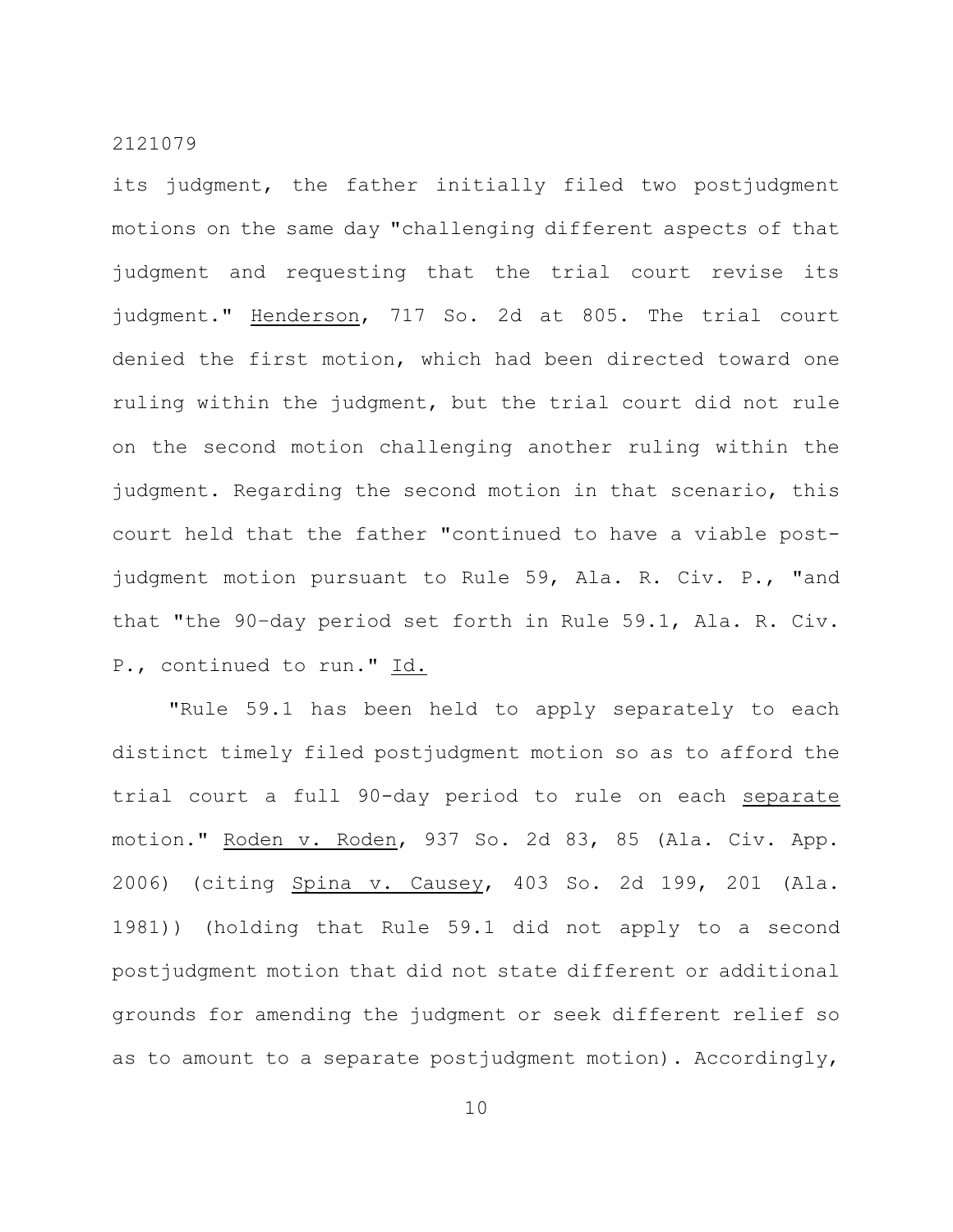Rule 59.1 applies separately to a timely filed second postjudgment motion if that motion challenges a different aspect of the judgment than the first postjudgment motion.

Edward filed his second postjudgment motion within 30 days of the entry of the May 22, 2013, judgment and before the circuit court had ruled on his first postjudgment motion. The motion also was directed to a different ruling within the judgment than the ruling addressed in the first postjudgment motion. The second postjudgment motion was not a request to reconsider the denial of the first postjudgment motion. Instead, each postjudgment motion sought to amend a different aspect of the judgment. Because the two motions concerned different aspects of the judgment, they are separate, timely filed postjudgment motions for the purpose of calculating the period for filing an appeal. Rule 59.1, therefore, applied separately to the second postjudgment motion, which, as noted previously, was denied by operation of law. Because the notice of appeal was filed within 42 days after the second postjudgment was deemed denied, Edward's appeal was timely.

## B. Docketing Statement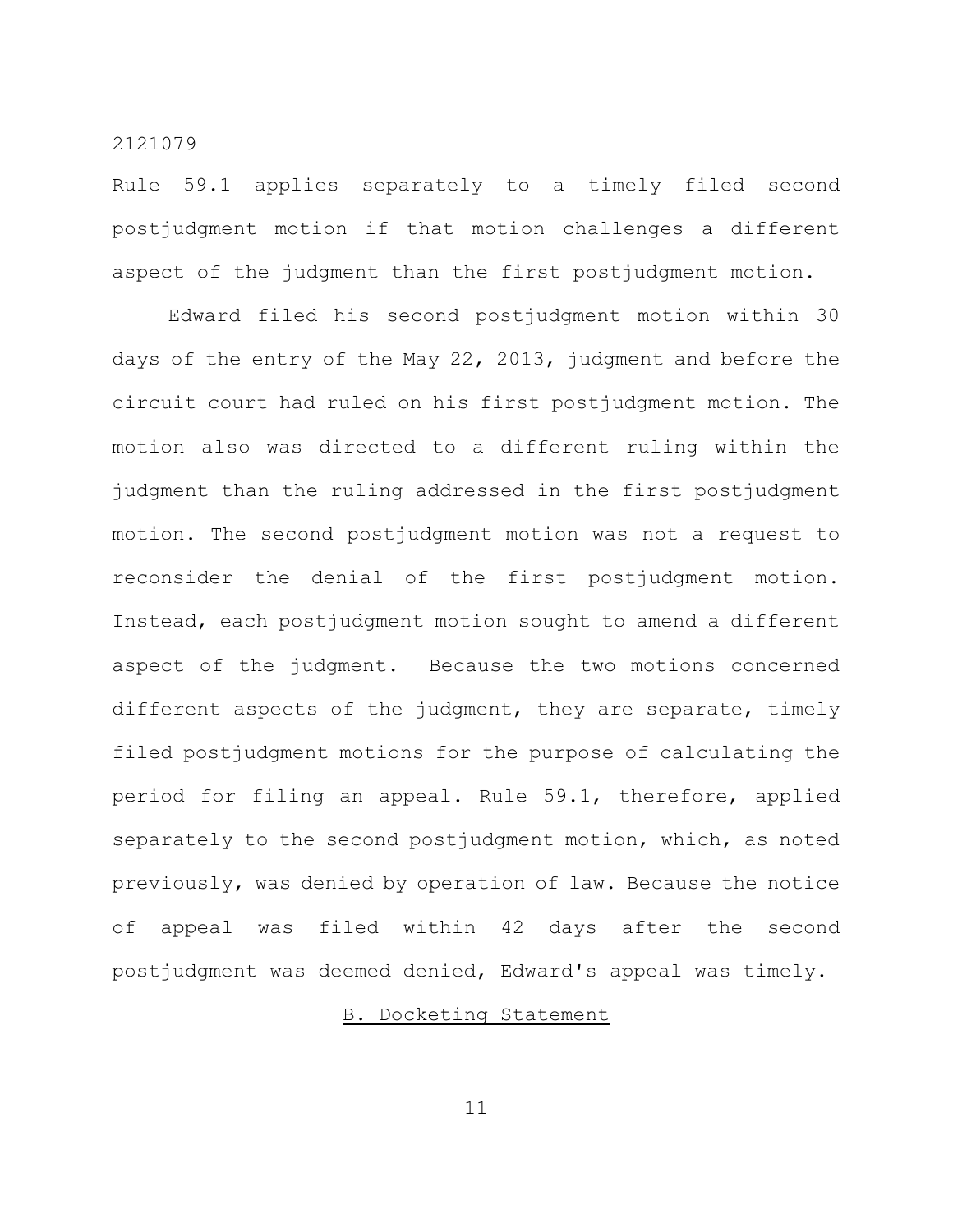Chris also argues that Edward's appeal must be dismissed pursuant to Rule 3(e), Ala. R. App. P., because Chris failed to file a docketing statement. Rule 3(e) states, in pertinent part:

"Each notice of appeal to an appellate court, at the time it is filed with the trial court, shall be accompanied by the appropriate 'Docketing Statement' (Form 24, 25, or 26). ... However, the appellant's failure to file the docketing statement with the notice of appeal shall not affect the validity of the notice of appeal. The appellant, or if the appellant is represented by counsel, then the appellant's attorney, shall complete and sign the docketing statement before it is filed with the court. If the notice of appeal is tendered to the clerk of the trial court without a properly completed docketing statement, the clerk shall accept the notice of appeal and shall inform the person filing it of the requirements of this rule, and the appellant, or, if the appellant is represented by counsel, then the appellant's attorney, shall promptly file a properly completed docketing statement. The clerk of the trial court, when serving the notice of appeal as specified in this rule, shall attach thereto a copy of the docketing statement, if available. If, on the date the notice of appeal is served, the docketing statement is not available, it shall be served on those persons on whom the notice of appeal was served as soon as it becomes available. For the failure to comply with the requirements of this rule, the appellate court in which the appeal is pending may make such orders as are just, including an order staying the proceedings until the docketing statement is filed or, after proper notice, an order dismissing the appeal; and, in lieu of any orders or, in addition to any orders, the court may treat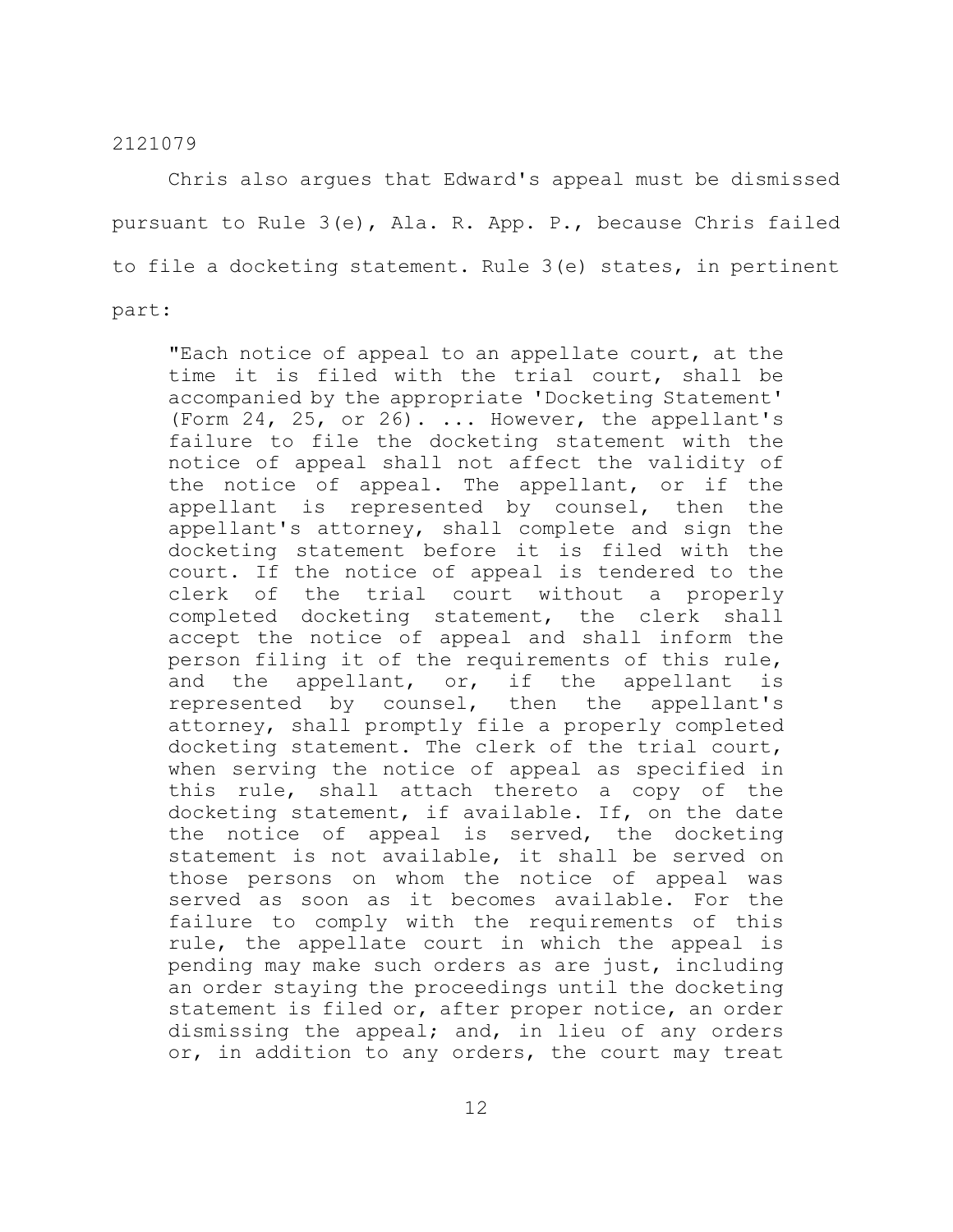the failure to comply with the requirements of this rule as contempt of court."

Rule 3(e) expressly states that the failure to file a docketing statement "shall not affect the validity of the notice of appeal." Although the rule provides that the appellate court may take certain actions for the failure of a party to comply with the provisions of the rule, we decline to do so in this case, where there is no indication that any deficiency was brought to Edward's attention and where Chris does not allege any prejudice or injury to his substantial rights based on a lack of a docketing statement. Because the failure to file a docketing statement was a harmless error, we decline to dismiss the appeal on that basis.

## C. Removal to the Circuit Court

Although Chris does not challenge the removal of the case from the probate court to the circuit court, we must address the issue whether the circuit court had subject-matter jurisdiction to enter the judgment. "Lack of subject matter jurisdiction may not be waived by the parties and it is the duty of an appellate court to consider lack of subject matter jurisdiction ex mero motu." Ex parte Smith, 438 So. 2d 766,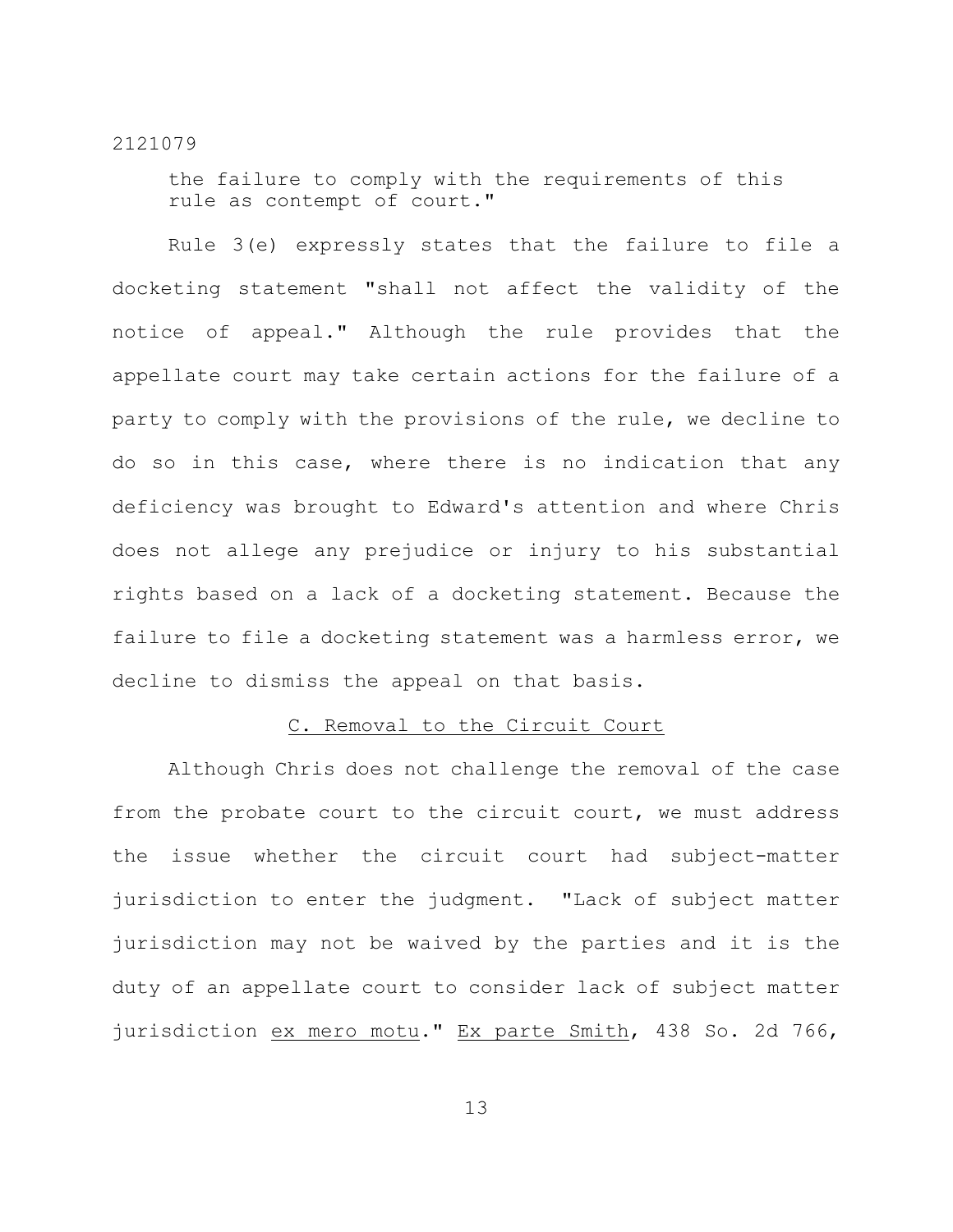768 (Ala. 1983) (citing City of Huntsville v. Miller, 271 Ala. 687, 127 So. 2d 606 (1958), and Payne v. Department of Indus. Relations, 423 So. 2d 231 (Ala. Civ. App. 1982)). "A judgment entered by a court lacking subject-matter jurisdiction is absolutely void and will not support an appeal; an appellate court must dismiss an attempted appeal from such a void judgment." Vann v. Cook, 989 So. 2d 556, 559 (Ala. Civ. App. 2008) (citing Hunt Transition & Inaugural Fund, Inc. v. Grenier, 782 So. 2d 270, 274 (Ala. 2000)). "Matters of subject-matter jurisdiction are subject to de novo review." DuBose v. Weaver, 68 So. 3d 814, 821 (Ala. 2011) (citing Solomon v. Liberty Nat'l Life Ins. Co., 953 So. 2d 1211, 1218 (Ala. 2006)).

Probate courts have general and original jurisdiction over petitions for the appointment of guardians and conservators for incapacitated persons. § 12-13-1(b)(6) and (b)(7), Ala. Code 1975. A circuit court gains jurisdiction over conservatorship and/or guardianship proceedings through the removal of the proceedings from a probate court pursuant to § 26-2-2, Ala. Code 1975: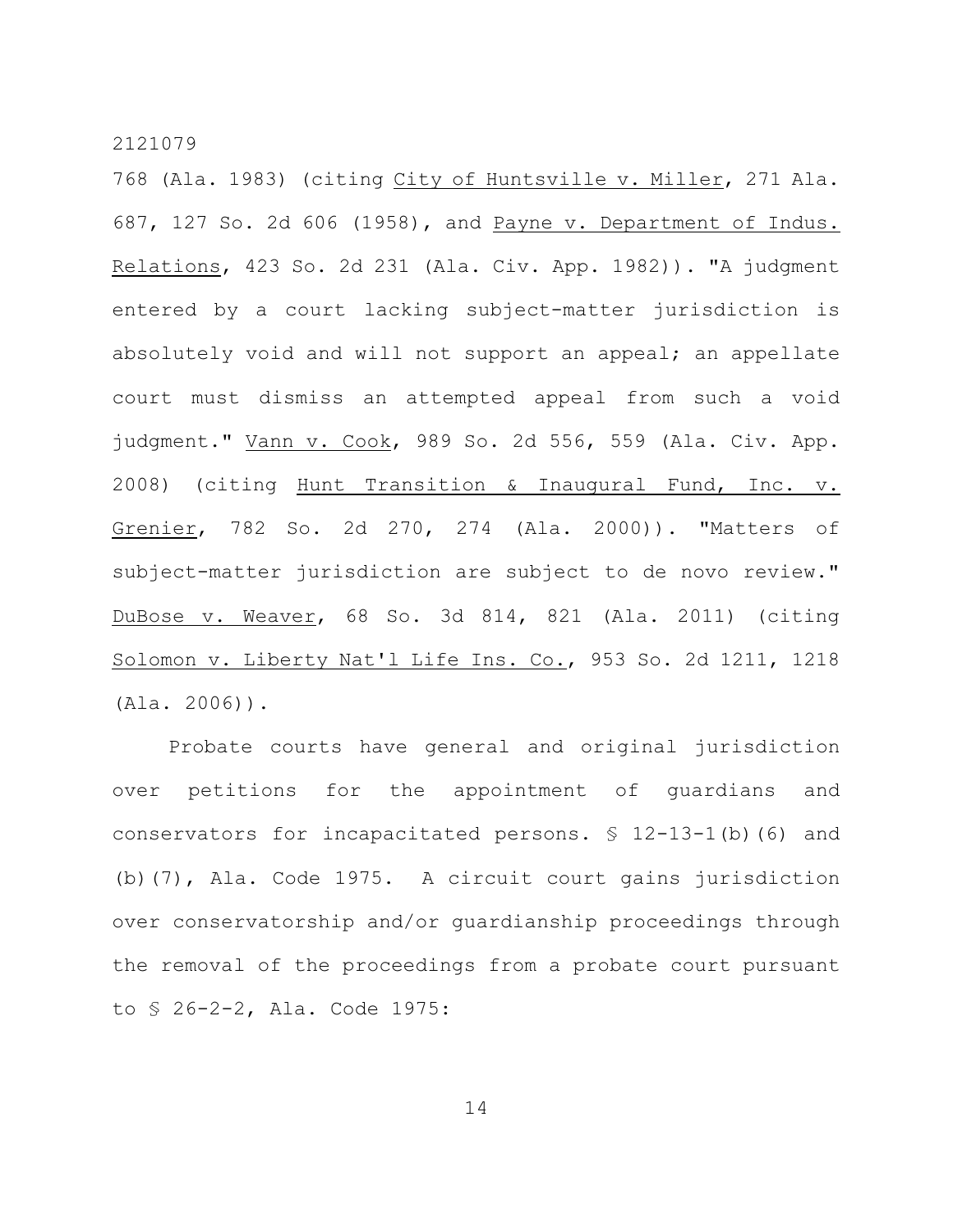"The administration or conduct of any guardianship or conservatorship of a minor or incapacitated person may be removed from the probate court to the circuit court, at any time before the final settlement thereof by the guardian or conservator of any such guardianship or conservatorship or guardian ad litem or next friend of such ward or anyone entitled to support out of the estate of such ward without assigning any special equity, and an order of removal must be made by the court or judge upon the filing of a sworn petition by any such guardian or conservator or guardian ad litem or next friend for the ward or such person entitled to support out of the estate of such ward, reciting in what capacity the petitioner acts and that in the opinion of the petitioner such guardianship or conservatorship can be better administered in the circuit court than in the probate court."

A circuit court lacks subject-matter jurisdiction to remove a proceeding before the probate court has acted upon the petition for letters of guardianship or conservatorship. Ex parte Casey, 88 So. 3d 822, 829 (Ala. 2012); Ex parte Coffee Cnty. Dep't of Human Res., 771 So. 2d 485, 487 (Ala. Civ. App. 2000) (holding that the circuit court prematurely removed conservatorship proceeding). Section 26-2-2 permits the removal of the "administration or conduct of any guardianship or conservatorship." There is no "administration or conduct" of a guardianship or conservatorship to remove from the probate court to the circuit court when no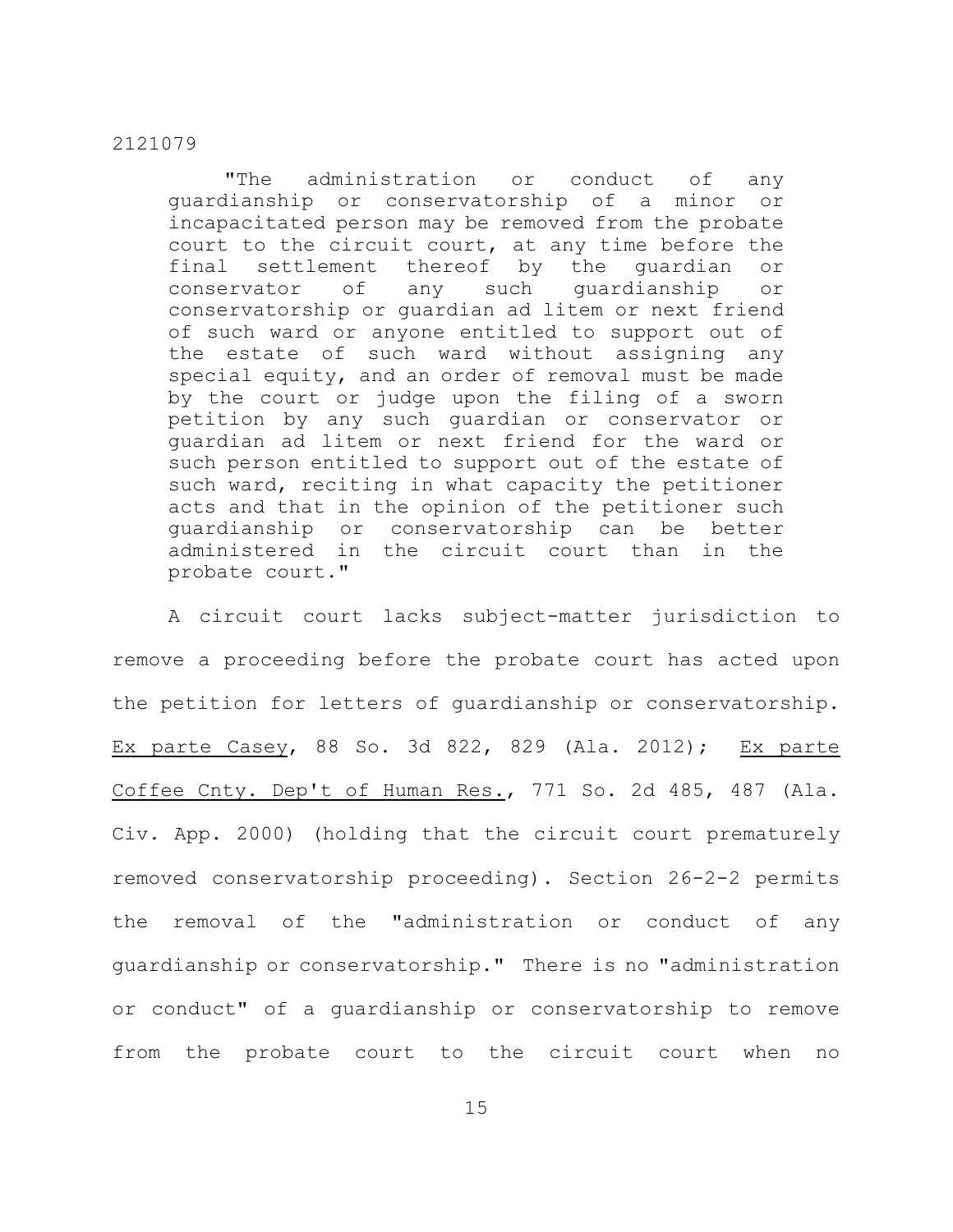guardianship or conservatorship has been created for the incapacitated person. Ex parte Casey, 88 So. 3d at 830.

The supreme court and this court have recognized that the language of § 26-2-2 has a "marked similarity" to the language of § 12–11–41, Ala. Code 1975, governing the removal of the administration of a decedent's estate from the probate court to the circuit court.<sup>5</sup> Beam v. Taylor, [Ms. 1120678, Feb. 14, 2014] \_\_\_ So. 3d \_\_\_, \_\_\_ (Ala. 2014); Ex parte Casey, 88 So. 3d at 828; see also Ex parte Coffee Cnty. Dep't of Human Res., supra. In Allen v. Estate of Juddine, 60 So. 3d 852,

## $5$ Section 12-11-41, Ala. Code 1975, provides:

<sup>&</sup>quot;The administration of any estate may be removed from the probate court to the circuit court at any time before a final settlement thereof, by any heir, devisee, legatee, distributee, executor, administrator or administrator with the will annexed of any such estate, without assigning any special equity; and an order of removal must be made by the court, upon the filing of a sworn petition by any such heir, devisee, legatee, distributee, executor, administrator or administrator with the will annexed of any such estate, reciting that the petitioner is such heir, devisee, legatee, distributee, executor, administrator or administrator with the will annexed and that, in the opinion of the petitioner, such estate can be better administered in the circuit court than in the probate court."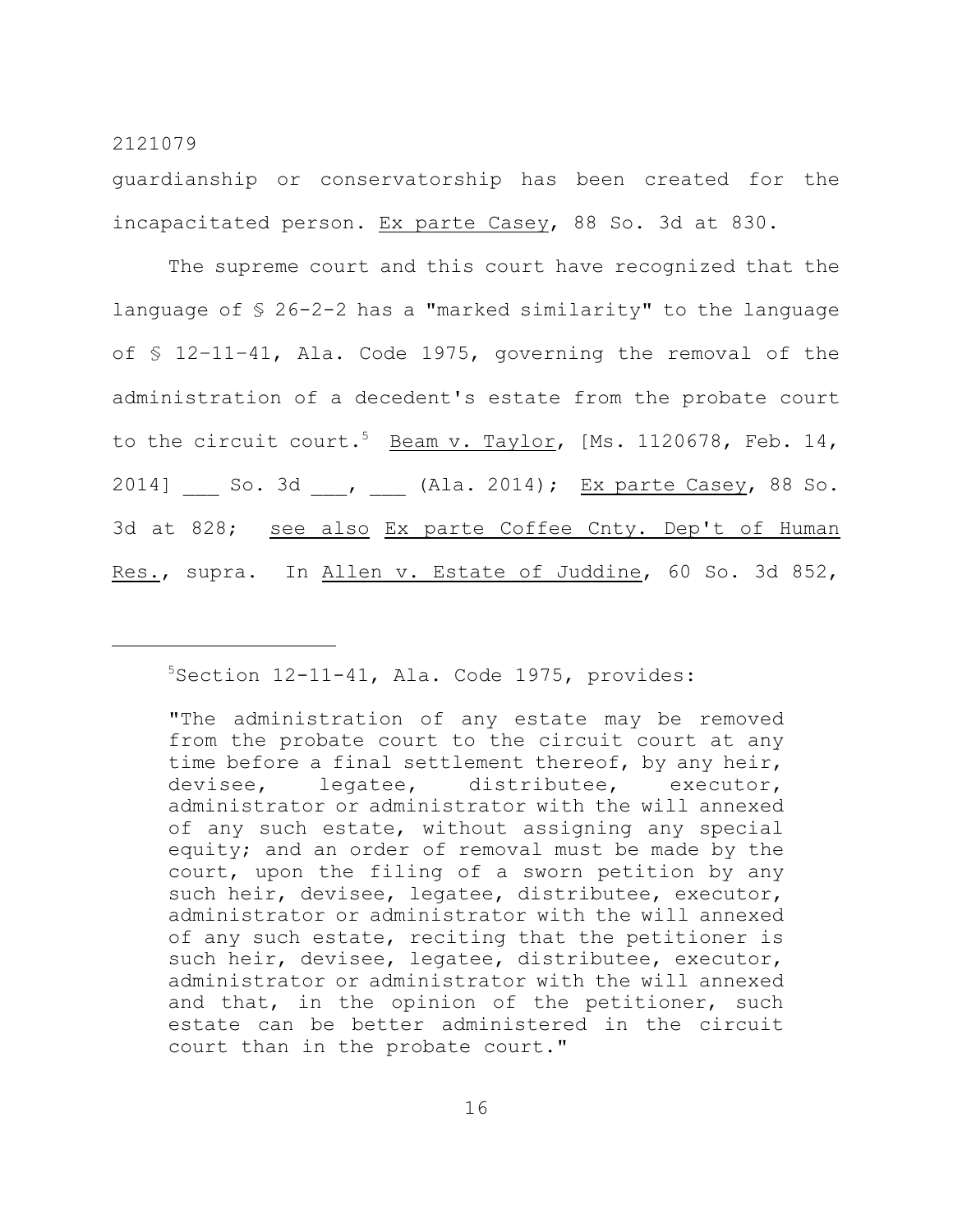855 (Ala. 2010), the supreme court stated that "[t]he administration of the estate was initiated by the probate court when it granted ... letters of administration." In DuBose v. Weaver, supra, the probate court had not admitted the will to probate and had not issued letters testamentary. "[W]here no letters of general administration have issued from the probate court and where the decedent's will has not yet been admitted to probate, the circuit court 'is without jurisdiction to make an order' removing the administration of the estate from the probate court to the circuit court." 68 So. 3d at 822 (quoting Ex parte Pettus, 245 Ala. 349, 351, 17 So. 2d 409, 410-11 (1944)). Similarly, the probate court in this case had not issued letters of conservatorship or guardianship to anyone at the time the proceeding was purportedly removed to the circuit court. Therefore, because no guardianship or conservatorship had been established by the probate court, there was no "administration or conduct" of a guardianship of Nell or of a conservatorship of her estate to be removed under § 26-2-2.

We also note that the removal petition was defective because § 26-2-2 requires the "filing of a sworn petition by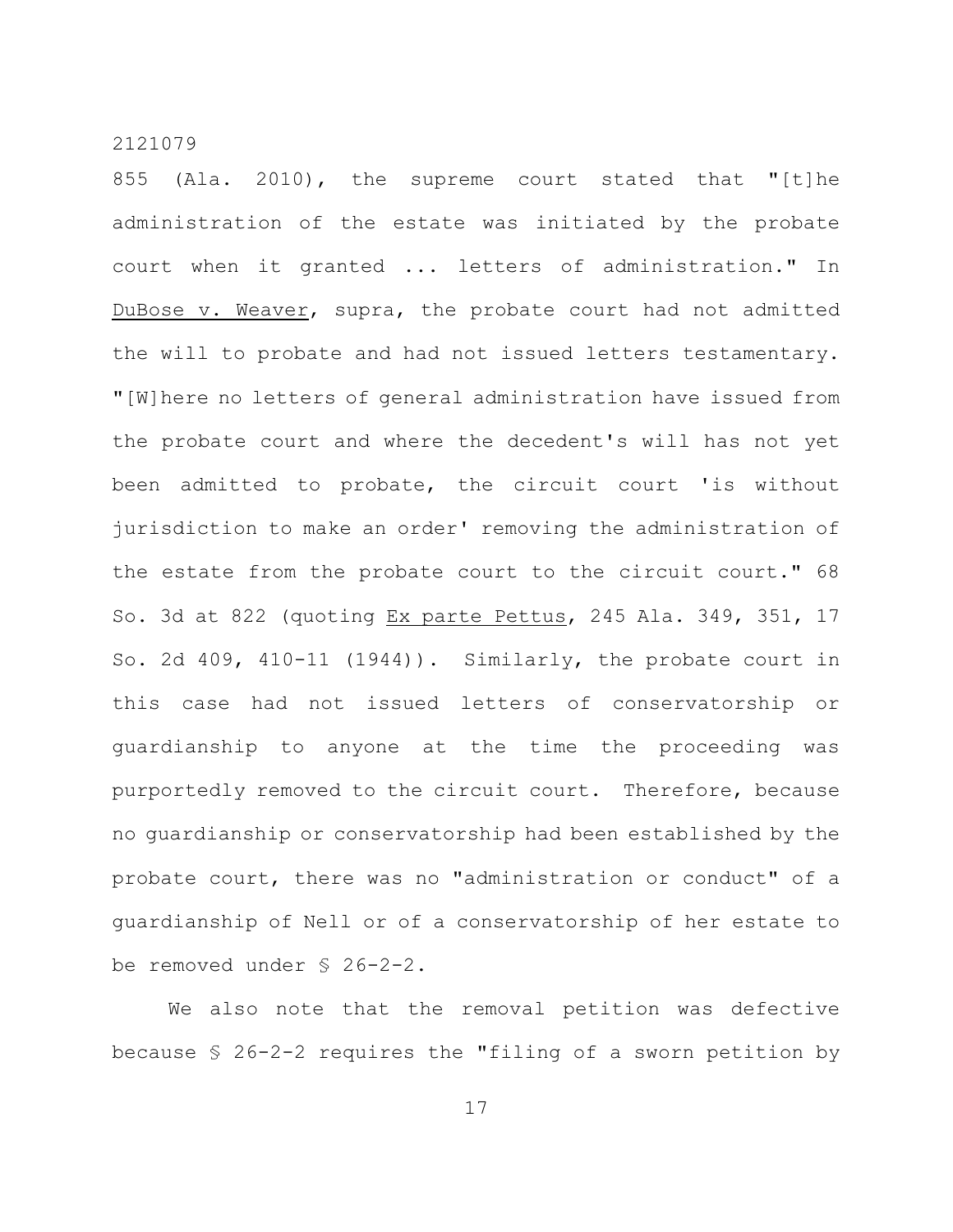any such guardian or conservator or guardian ad litem or next friend for the ward or such person entitled to support out of the estate of such ward, reciting in what capacity the petitioner acts and that in the opinion of the petitioner such guardianship or conservatorship can be better administered in the circuit court than in the probate court." The petition in this case was not sworn to by any party and did not include a recitation of the capacity of the petitioners. A recitation of capacity is still required even if the petitioner has a blood relationship or is next of kin to the protected person. See Hoff v. Goyer, 107 So. 3d 1085, 1092 (Ala. 2012) (holding that grandson's blood relationship did not qualify petitioner as next friend with standing to seek removal of proceeding to circuit court pursuant to § 26–2–2); Smith v. Smith, 248 Ala. 49, 51, 26 So. 2d 571, 571 (1946) (holding that next of kin did not have absolute right to removal of administration of guardianship proceeding to circuit court). A circuit court does not have subject-matter jurisdiction to enter an order of removal when the statutory requirements for a removal petition have not been met. McNairy v. McNairy, 416 So. 2d 735, 736 (Ala. 1982) (holding that petition for removal did not meet